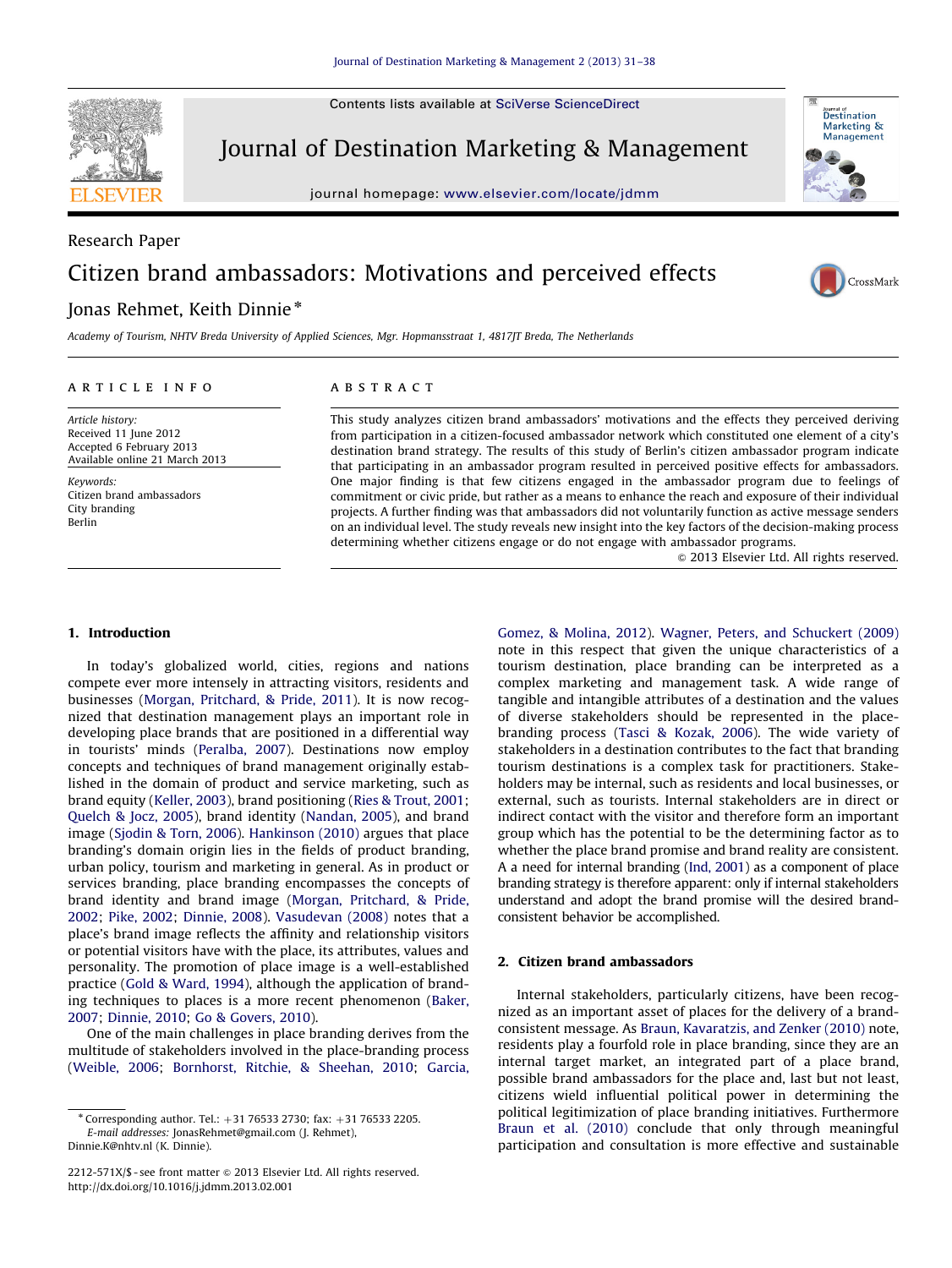place branding possible. In the context of destination branding, the visitor, who is the customer at the destination, interacts not only with service employees but also with residents at the destination. Thus, brand support is also needed from residents in order to deliver a consistent brand promise to the visitor [\(Choo](#page--1-0) [& Park, 2009\)](#page--1-0).

The integration of citizens into place branding is a relatively new practice. Although still quite rare, an increasing number of place-branding initiatives employ citizens as brand ambassadors. Examples of this practice include the cases of the 'Share Your Washington' branding campaign, in which residents were asked to invite friends and family to visit the state; the 'Talk for Ireland' branding campaign, which asked people to talk with pride and passion about holiday spots in Ireland; and the 'I amsterdam' branding campaign, which featured citizens as an integral element of the place brand.

The main aim of using citizen ambassadors is to promote a place's image and attractiveness through ambassador networks, which consist of people who have a connection to the place ([Andersson & Ekman, 2009\)](#page--1-0). Furthermore, ambassadors are seen as a cost-effective place promotion technique, since such ambassadors provide credible testimonies of the unique character of the place and its attractiveness through word-of-mouth ([Andersson &](#page--1-0) [Ekman, 2009](#page--1-0)). According to these findings it is highly desirable to use ambassadors, since they provide information that is not only available at low cost but also highly effective due to the fact that consumers have more faith in friends' or peers' recommendations than in messages sent through traditional advertising channels ([Silverman, 2001\)](#page--1-0). As a conclusion to their research, [Andersson](#page--1-0) [and Ekman \(2009\)](#page--1-0) identify four main categories of ambassador networks: the citizen-focused network; the business-oriented network; the fame-focused network; and the niche network focused on one specific discipline. However, these categories are not necessarily mutually exclusive and degrees of overlap may occur.

The previous studies discussed above predominantly employ the views of place branding practitioners, but do not integrate the perspective of the residents who are to be involved in such placebranding campaigns via ambassador networks. It remains largely undiscovered what ambassador's motivations are to engage in branding campaigns promoting a place. This study therefore investigates the motivations for participation in a citizenfocused network in the context of the 'be Berlin' branding campaign. Moreover, our study investigates what perceived effects deriving from participation in the campaign can be identified and how ambassadors functioned as message senders.

#### 3. Berlin's citizen brand ambassador program

In spring 2008 at the City Hall of Berlin, Mayor Klaus Wowereit introduced the new destination-branding campaign, 'be Berlin', to the public in the presence of more than 350 national and international journalists. The aim of the campaign was to position Berlin for inward investment purposes as a good place to do business, as well as to position the city as an attractive destination for tourists. As a first campaign stunt, a large canvas, stating the three-phrase slogan ''sei stadt, sei wandel, sei berlin'', covered the front of the City Hall. Between 15th and 17th March 2008, 1,358,205 letters announcing the new destination-branding campaign had been sent to all homes in Berlin. With this initiative the residents of Berlin were encouraged to submit and share their personal success story relating to Berlin.

The 'be Berlin' campaign is the destination branding campaign of Berlin conceptualized and implemented by Berlin Partner GmbH on behalf of the city of Berlin. Within the framework of an integrated and interactive communication campaign, Berlin is positioned as 'City of Change' including the themes 'economy', 'science', 'culture' and 'livability'. For this branding campaign in Berlin, citizens have been directly involved as brand ambassadors. People from Berlin are encouraged to contribute their own personal stories of Berlin, as a 'City of Change', and to become ambassadors for the city. At the center of the campaign is a large online portal which can be found at www.sei.berlin.de.

According to Berlin Partner GmbH, almost every other citizen of Berlin, resulting in a total of 43%, is involved in voluntary work during his/her spare time. The 'be Berlin' campaign honored this social commitment in an innovative way. During the restoration of the Siegessäule in Berlin, 204 pictures of people who showed social responsibility, presented under the motto 'Faces of Berlin', were displayed in larger-than-life versions from 11 August to 17 September 2010. Along with their involvement in this marketing measure, participants were pronounced brand ambassadors of the 'be Berlin' branding campaign. In addition to the public display, in the course of this marketing initiative a publication in form of a small image-book was produced. Selected brand ambassadors of the campaign were featured along with their stories.

In the case of the 'be Berlin' branding campaign, in order to become ambassadors, residents were asked to contribute their story on how they have changed Berlin. Therefore citizens were directly integrated in the branding campaign. A description of how residents were integrated in the campaign is presented in the following section.

#### 3.1. Selection procedure for 'be Berlin' brand ambassadors

Information about the selection process of brand ambassadors has been retrieved from the annual Activities Report 2010 of Berlin Partner GmbH, as well as press releases published by Berlin Partner GmbH and individual interviews which were carried out during the research process.

Berlin Partner GmbH chose to employ an inclusive approach for the ambassador network in Berlin. This approach theoretically allowed all internal stakeholders to participate in the ambassador network. This ambassador network shows strong traits of what [Andersson and Ekman \(2009\)](#page--1-0) identified as a citizen-focused network, the purpose of which is to produce proud and committed citizens in the destination.

In addition to the inclusive approach, individuals were also recommended or appointed as ambassadors. Therefore, the ambassador networks presented three possible entry points as follows.

1. Selected persons:

In the course of the campaign, those individuals who were particularly successful in their field or who represented a central element of the place were invited to participate in the 'be Berlin' branding campaign as brand ambassadors. These individuals were directly selected by the 'be Berlin' campaign team.

2. Recommended persons:

In the course of the 'Faces of Berlin' marketing initiative, citizens had the opportunity to recommend persons that, in their eyes, appeared to be worthy to act as ambassadors for the destination of Berlin. In total, 204 individuals were elected ambassadors by a jury in the course of this marketing initiative.

3. Self-driven persons:

Since the ambassador network in Berlin employs the typical traits of citizen-focused networks, such as inclusiveness and aim at enhancing civic pride; participation in the branding